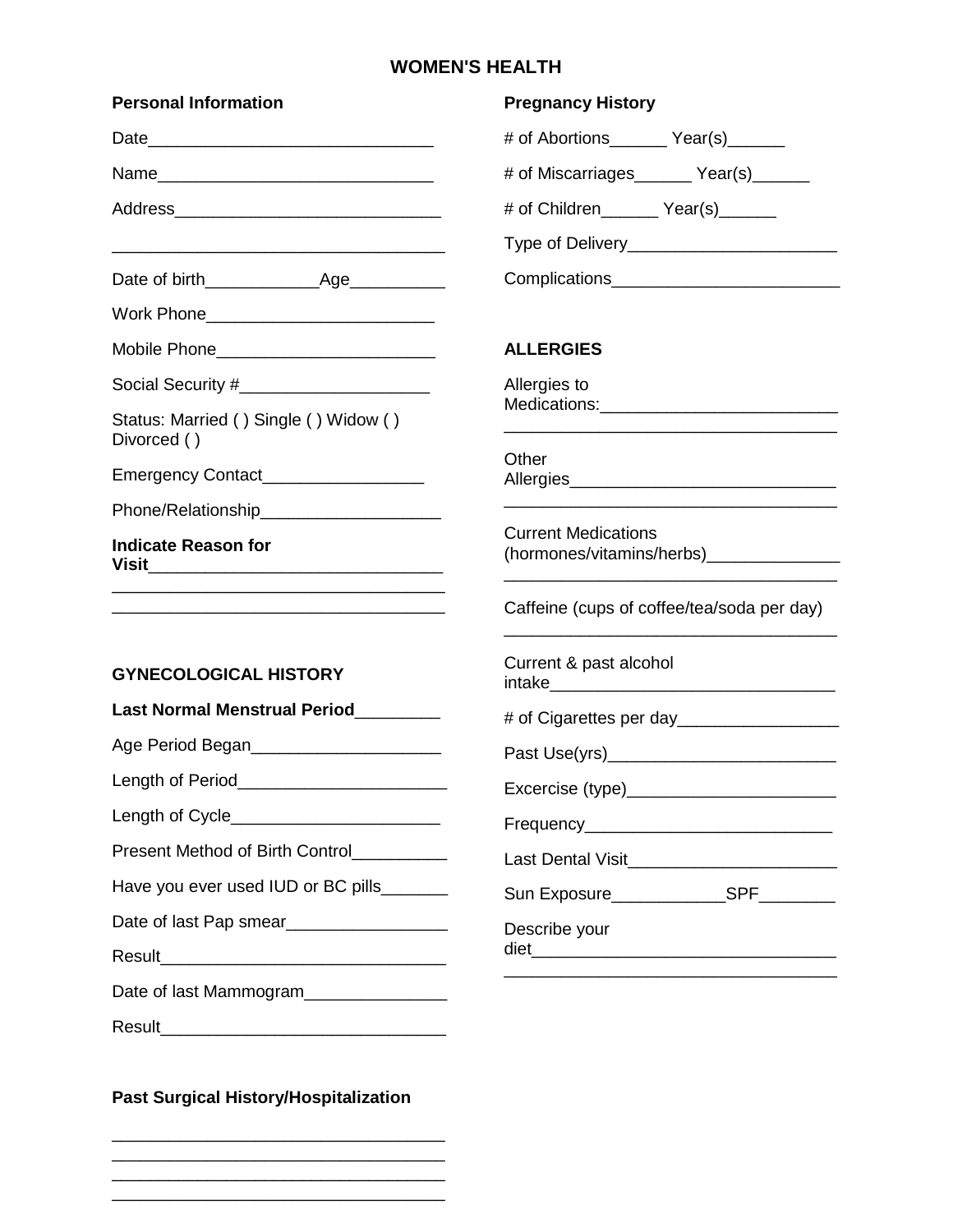## **PLEASE CIRCLE & CHECK THE**

**FOLLOWING :**

| Do you have a history of:                                                                | <b>YES</b> | <b>NO</b> | <b>DATE</b> |
|------------------------------------------------------------------------------------------|------------|-----------|-------------|
| Hot Flashes/Vaginal Dryness                                                              |            |           |             |
| Sleep Interruptions                                                                      |            |           |             |
| Abnormal/Irregular Periods                                                               |            |           |             |
| <b>Abnormal Pap Smears</b>                                                               |            |           |             |
| Colposcopy/Cryosurgery/Laser Surgery                                                     |            |           |             |
| Genital Warts/Herpes/Chlamydia/Gonorrhea                                                 |            |           |             |
| <b>Pelvic Inflammatory Disease</b>                                                       |            |           |             |
| Infertility/Amenorrhea                                                                   |            |           |             |
| Endometriosis/DES Exposure/Fibroids                                                      |            |           |             |
| Ovarian Cancer/Ovarian Cyst                                                              |            |           |             |
| <b>Uterine Cancer</b>                                                                    |            |           |             |
| <b>Heart Disease/Murmur</b>                                                              |            |           |             |
| <b>High Blood Pressure/Stroke</b>                                                        |            |           |             |
| Migraines/Epilepsy/Seizures                                                              |            |           |             |
| Varicose Veins/Anemia/Blood Disorders                                                    |            |           |             |
| Depression/Psychological Disorders                                                       |            |           |             |
| <b>Lung Disease</b>                                                                      |            |           |             |
| <b>Kidney Disease</b>                                                                    |            |           |             |
| Phlebitis/Pulmonary Embolism                                                             |            |           |             |
| <b>Thyroid Disease/Diabetes</b>                                                          |            |           |             |
| <b>Hepatitis</b>                                                                         |            |           |             |
| Liver Disease/Gall Bladder Disease                                                       |            |           |             |
| Easy Bruising/Bleeding Problems                                                          |            |           |             |
| Collagen Vascular Disease (Lupus)                                                        |            |           |             |
| Arthritis/Back Problems/Bone Fractures                                                   |            |           |             |
| <b>Urinary/Bowel Problems</b>                                                            |            |           |             |
| Have you ever taken Heparin, Steroids or<br>Thyroid Medication?_________________________ |            |           |             |
| Sexual problems__________________________                                                |            |           |             |
| Last cholesterol test date______Result____                                               |            |           |             |
| Last fasting sugar blood test______________                                              |            |           |             |